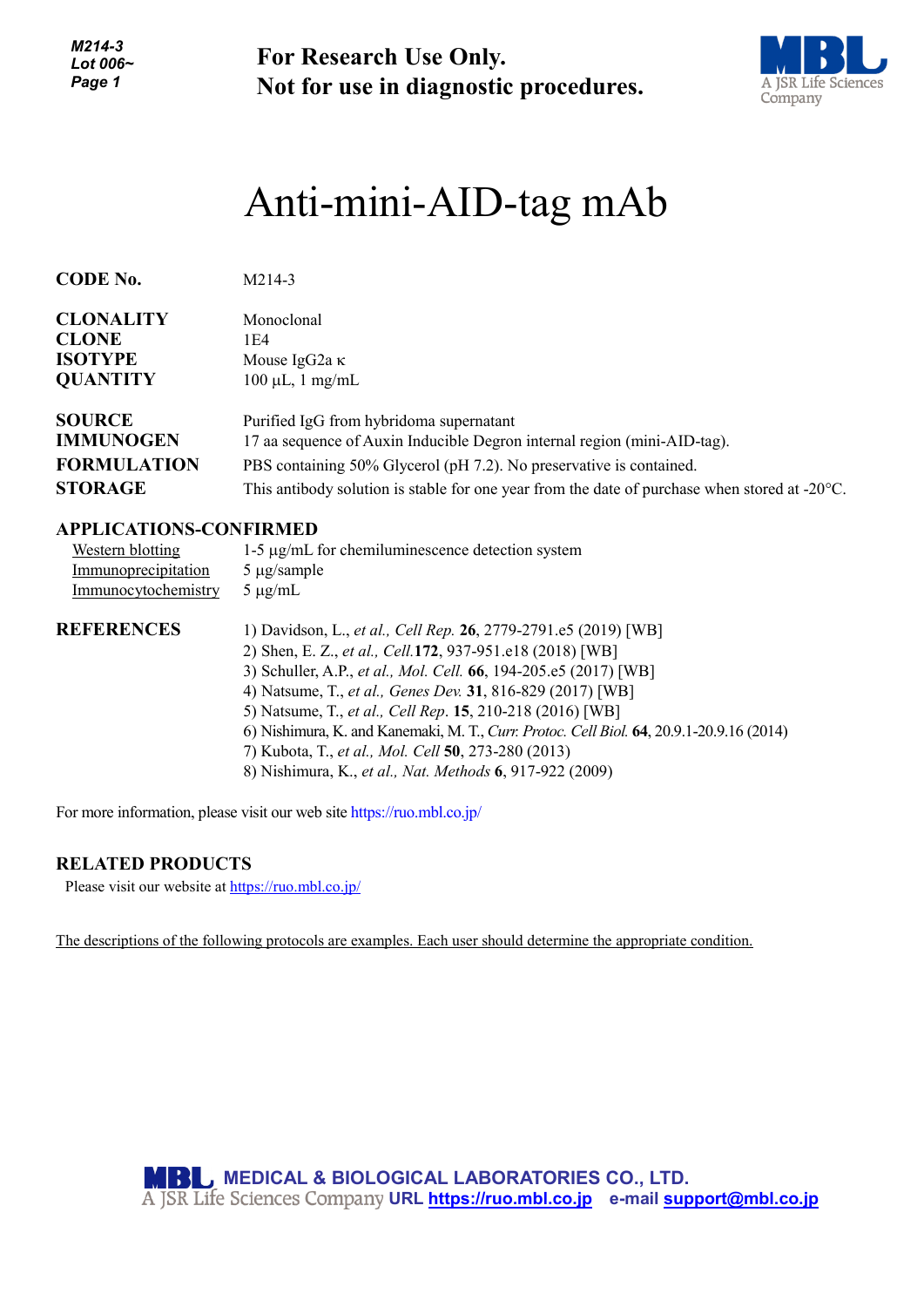# **SDS-PAGE & Western blotting**

- 1) Mix 600 µL of *E. coli* or *S. cerevisiae* culture into 1 mL of Laemmli's sample buffer, then sonicate briefly (up to 10 sec.)
- 2) Centrifuge the tube at 12,000 x g for 5 min. at 4°C and transfer the supernatant to another tube.
- 3) Boil the samples for 5 min. and centrifuge. Load 10 µL of the sample per lane in a 1-mm-thick SDS-polyacrylamide gel (5% or 12.5% acrylamide) for electrophoresis.
- 4) Blot the protein to a polyvinylidene difluoride (PVDF) membrane at 1 mA/cm2 for 1 hr. in a semi-dry transfer system (Transfer Buffer: 25 mM Tris, 190 mM glycine, 20% MeOH). See the manufacturer's manual for precise transfer procedure.
- 5) To reduce nonspecific binding, soak the membrane in 10% skimmed milk (in PBS, pH 7.2) overnight at 4°C.
- 6) Wash the membrane with PBS-T [0.05% Tween-20 in PBS] (5 min. x 3 times).
- 7) Incubate the membrane with primary antibody diluted with 1% skimmed milk (in PBS, pH 7.2) as suggested in the **APPLICATIONS** for 1 hr. at room temperature. (The concentration of antibody will depend on the conditions.)
- 8) Wash the membrane with PBS-T (5 min. x 3 times).
- 9) Incubate the membrane with the 1:10,000 Anti-IgG (Mouse) pAb-HRP (MBL; code no. 330) diluted with 1% skimmed milk (in PBS, pH 7.2) for 1 hr. at room temperature.
- 10) Wash the membrane with PBS-T (5 min. x 3 times).
- 11) Wipe excess buffer on the membrane, then incubate it with appropriate chemiluminescence reagent for 1 min. Remove extra reagent from the membrane by dabbing with paper towel, and seal it in plastic wrap.
- 12) Expose to an X-ray film in a dark room for 1-10 min. Develop the film as usual. The condition for exposure and development may vary.



#### *Western blot analysis of mini-AID-tagged proteins*

Lane 1: *S. cerevisiae* Lane 2: AID-tagged Mcm4/*S. cerevisiae* Lane 3: mini-AID-tagged Mcm4/*S. cerevisiae* Lane 4: 3 x mini-AID-tagged Mcm10/*S. cerevisiae*

Acrylamide gel: 5% Exposure time: 10 min.

Immunoblotted with Anti-mini-AID-tag mAb (M214-3)



Samples were kindly provided by Dr. Masato Kanemaki. (Molecular Function Laboratory, National Institute of Genetics)